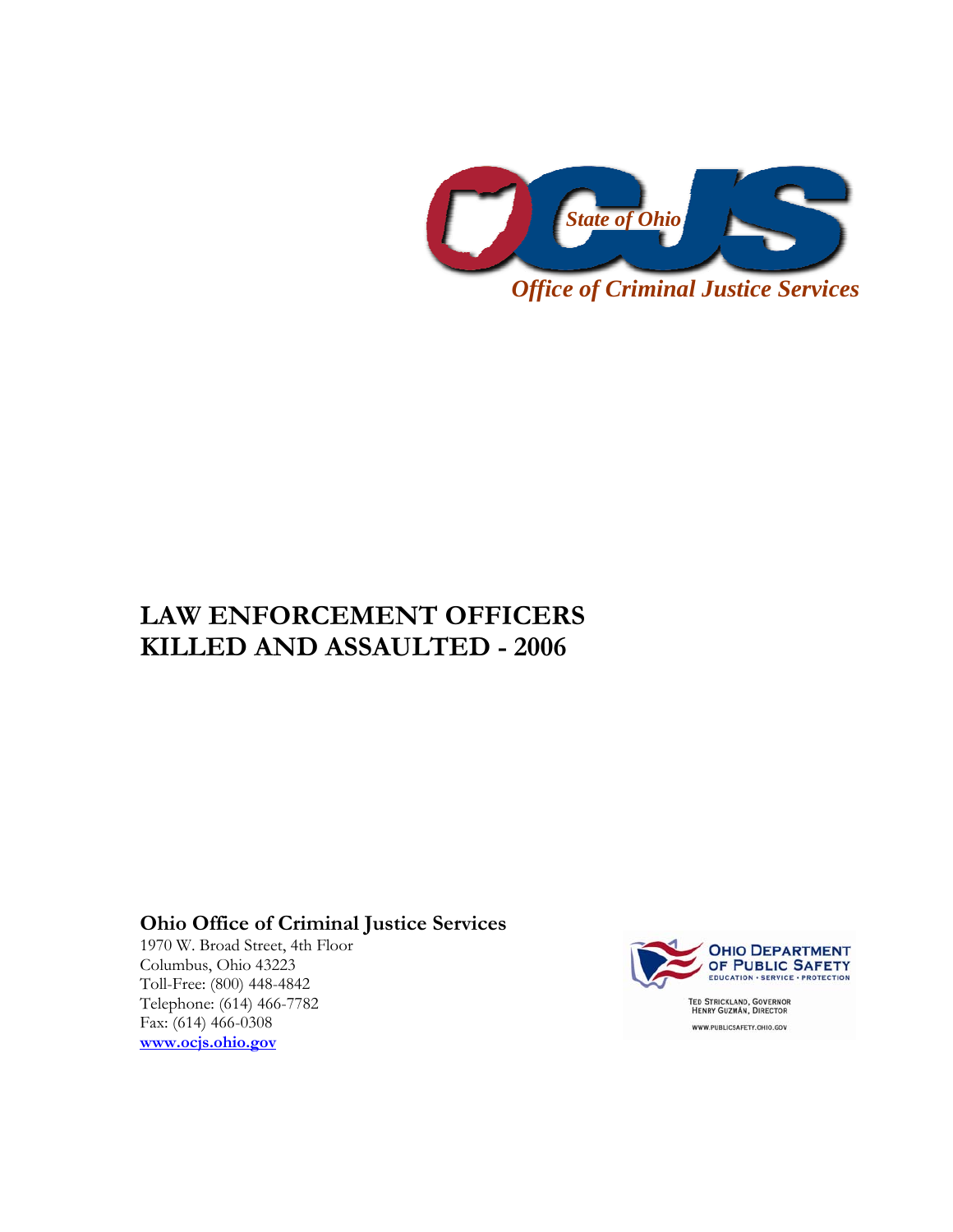## **LAW ENFORCEMENT OFFICERS KILLED AND ASSAULTED 2006**

On October 29, 2007, the FBI released its annual *Law Enforcement Officers Killed and Assaulted* for 2006. The report is based on data submitted to the FBI from agencies participating in the Uniform Crime Report (UCR) Program, FBI Field Division and Legal Attaché Office Reports and the Bureau of Justice Assistance Public Safety Officers' Benefits Program. Data is grouped by officers feloniously killed, officers accidentally killed, and officers assaulted, with narrative descriptions provided for incidents where officers were feloniously killed.

### **National statistics**

- Forty-eight law enforcement officers were feloniously killed in the line of duty in 2006. The deaths occurred in 47 separate incidents in 25 states, the District of Columbia, and Puerto Rico. In 2005, 55 officers were feloniously killed.
- Characteristics of the feloniously killed officer in 2006:
	- o Average age was 38.
	- o Average length of service was 11 years.
	- o Forty-five officers were male, three were female.
	- o Thirty-eight officers were white, five were black, one was an Asian-Pacific Islander, and one was an American Indian/Alaskan Native. Race was not reported for three officers.
- Characteristics of the incident surrounding the murder:

| o 21 percent occurred in ambush | o 17 percent occurred during |
|---------------------------------|------------------------------|
| situations.                     | traffic stops/pursuits.      |

- o 25 percent occurred in arrest situations. o 4 percent occurred during highrisk tactical situations.
- 17 percent occurred during the investigation of disturbance calls. o 2 percent occurred while handling persons with mental illness.
- o 12 percent occurred while investigating suspicious persons/circumstances. o 2 percent occurred while handling prisoners.
- Forty-six of the 48 victim officers were killed by a firearm, the majority of which were handguns. Eighteen officers fired or attempted to fire their own weapon during the incidents. Sixty-eight percent of firearm deaths of officers occurred when the distance between the victim and offender was 10 feet or less.
- Two of the 48 victim officers were intentionally hit by vehicles.
- The average age of identified offenders was 29 years. Ninety-eight percent were male, 53 percent were black. Seventy-six percent had prior criminal arrests, and 27 percent were under some form of judicial supervision at the time of the felonious incident.
- There were 66 accidental deaths of law enforcement officers in the line of duty in 2006. Forty-nine of the 66 died as the result of a vehicle-related accident, including car, aircraft, or